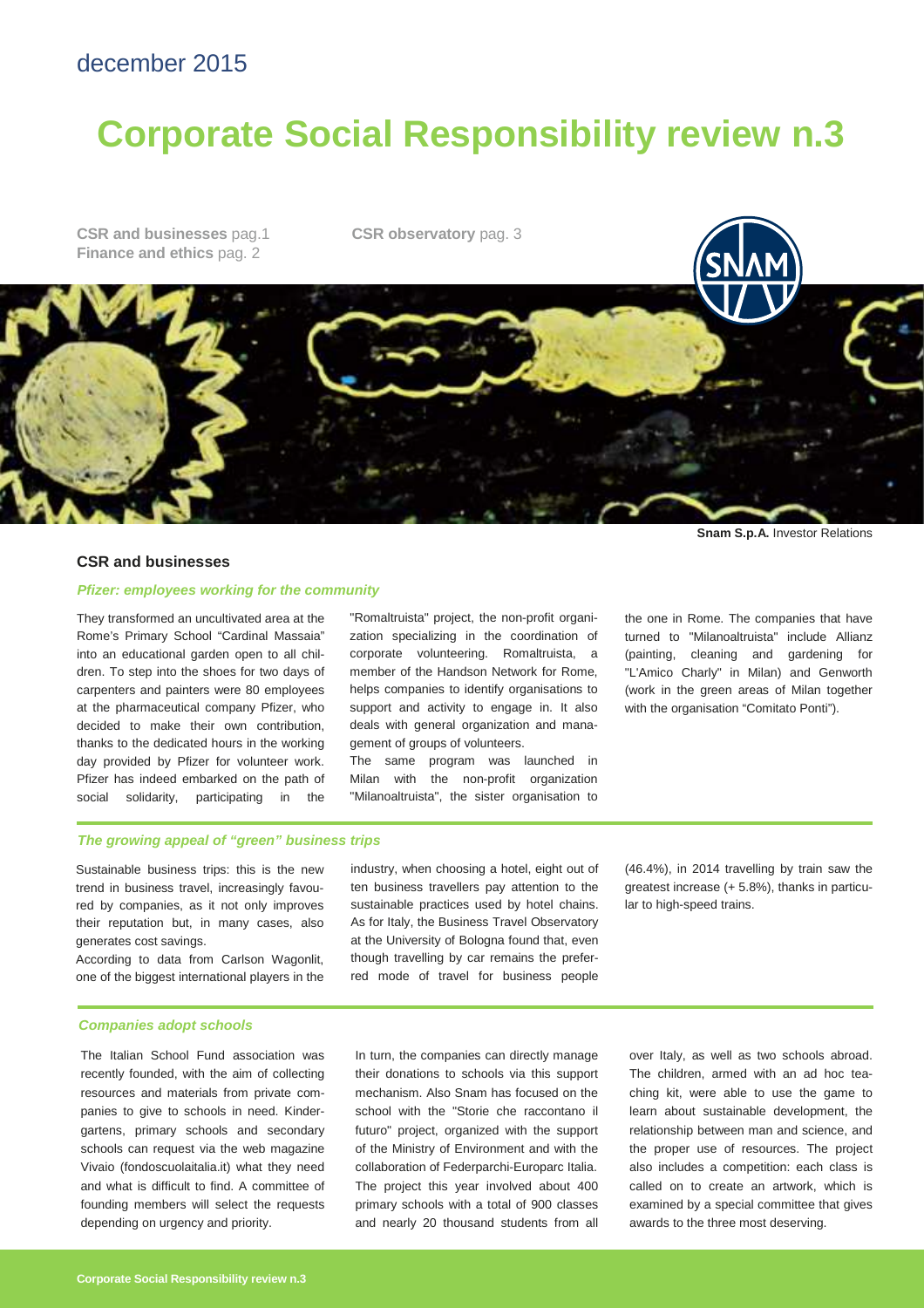

## **Ten big oil players committed for climate change**

In October 2015, ten CEOs from some of the most important international oil companies (Eni, Shell, BP, Statoil, Total, Saudi Aramco, Pemex, BG Group, Repsol, Reliance Industries) agreed to work together to reinforce projects and investments aimed at reducing the intensity of gases and the greenhouse effect.

In particular, they will focus on promoting gas and renewable energy instead of coal, eliminating "gas flaring" (gas flared in the deposits), and reducing methane emissions during extracting operations.

# **Finance and ethics**

# **The growing role of Ethical Funds is confirmed**

The term "socially responsible investment" refers to all forms of ethical finance that respect ESG criteria (environmental, social and corporate governance). In addition to asset management (investment funds), this also includes microcredit, social housing and private equity.

According to the results of an analysis on the topic by Vigeo (the European leader for CSR rating), at the end of June 2015 in Europe, the number of active funds considered "socially responsible" ("Ethical funds" or "SRI funds") totalled 1,204 (+26% compared to the previous year), with managed assets of 136 billion euros (+7% Vs 2014).

In terms of assets, France and the UK are confirmed as the most important markets, with managed assets of 47 and 20 billion euros respectively (equalling 36% and 16.8% of total European SRI assets). Switzerland comes next (13 billion euros), followed by the Netherlands (12 billion euros). France is also the leader in the European market in terms of the number of Ethical funds (396, up from 263 in 2014).

In Italy the presence of Ethical Funds is limited but growing: there are 19 in total (vs 12 in 2014), with managed assets of 3 billion euros (2.2% of total European SRI assets). In 2014 the SRI Funds market quota represented 1.7% of the whole European market of investment funds.

# **Green Bonds to finance climate investments**

Green Bonds represent a starting point for financing the initiatives proposed at the Climate Change Conference in Paris. The first signal came from France itself, when three of its main banks - Société Générale, Crédit Agricole e BNP Paribas – launched several Green Bonds on the market, highlighting the role that these instruments could play in the future.

The challenge is massive though: it has been calculated that between 650 and 800 billion dollars is needed each year to finance the investments required to reduce CO2 emissions and to convert conventional energy plants into alternative energy systems.

# **Goldman Sachs' commitment to the environment**

Goldman Sachs has upped its bet on the environment and is attacking head on the greenhouse effect with a "billion dollar" commitment. The US investment bank has announced that by 2025 it plans to spend \$150 billion on financing or investing in "clean" energy projects and technologies – almost four times higher than the \$40 billion target of the previous ten-year plan.

Goldman Sachs' new strategy could therefore offer a significant boost to the renewable energy sector, which has recently gone through some turmoil, due in part to the drop in price of traditional and rival energy forms, from oil to natural gas.